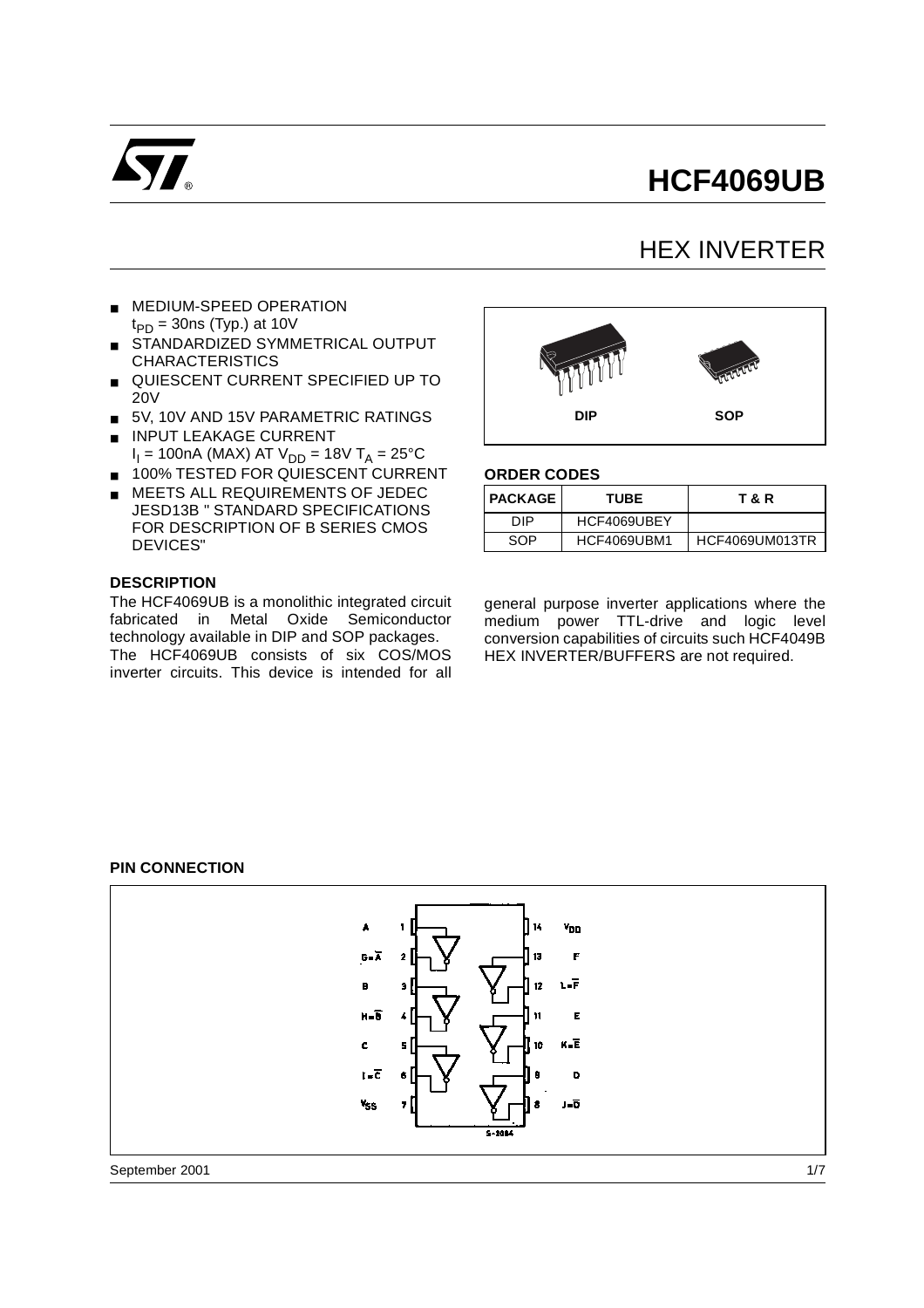#### **INPUT EQUIVALENT CIRCUIT PIN DESCRIPTION**



| <b>PIN No</b>                     | <b>SYMBOL</b>   | <b>NAME AND FUNCTION</b>       |  |  |  |  |  |
|-----------------------------------|-----------------|--------------------------------|--|--|--|--|--|
| 1, 3, 5, 9, 11, A, B, C, D, E, 13 |                 | Data Inputs                    |  |  |  |  |  |
| 2, 4, 6, 8, 10,                   | G, H, I, J, K,  | Data Outputs                   |  |  |  |  |  |
|                                   | V <sub>SS</sub> | <b>Negative Supply Voltage</b> |  |  |  |  |  |
| 14                                | Vnn             | Positive Supply Voltage        |  |  |  |  |  |

#### **TRUTH TABLE**

| <b>INPUTS</b>    | <b>OUTPUTS</b>   |
|------------------|------------------|
| A, B, C, D, E, F | G, H, I, J, K, L |
|                  |                  |
|                  |                  |

#### **ABSOLUTE MAXIMUM RATINGS**

| Symbol                     | <b>Parameter</b>                        | Value                    | Unit        |
|----------------------------|-----------------------------------------|--------------------------|-------------|
| $V_{DD}$                   | Supply Voltage                          | $-0.5$ to $+22$          | V           |
| V <sub>I</sub>             | DC Input Voltage                        | $-0.5$ to $V_{DD}$ + 0.5 | v           |
|                            | <b>DC Input Current</b>                 | ±10                      | mA          |
| $P_D$                      | Power Dissipation per Package           | 200                      | mW          |
|                            | Power Dissipation per Output Transistor | 100                      | mW          |
| $\mathsf{T}_{\textsf{op}}$ | <b>Operating Temperature</b>            | $-55$ to $+125$          | °C          |
| $\mathsf{T}_{\text{stg}}$  | Storage Temperature                     | $-65$ to $+150$          | $^{\circ}C$ |

Absolute Maximum Ratings are those values beyond which damage to the device may occur. Functional operation under these conditions is<br>not implied.<br>All voltage values are referred to V<sub>SS</sub> pin voltage.

#### **RECOMMENDED OPERATING CONDITIONS**

| Symbol          | <b>Parameter</b>             | Value         | Unit |
|-----------------|------------------------------|---------------|------|
| V <sub>DD</sub> | Supply Voltage               | 3 to 20       |      |
| V,              | Input Voltage                | 0 to $V_{DD}$ |      |
| l op            | <b>Operating Temperature</b> | $-55$ to 125  | °C   |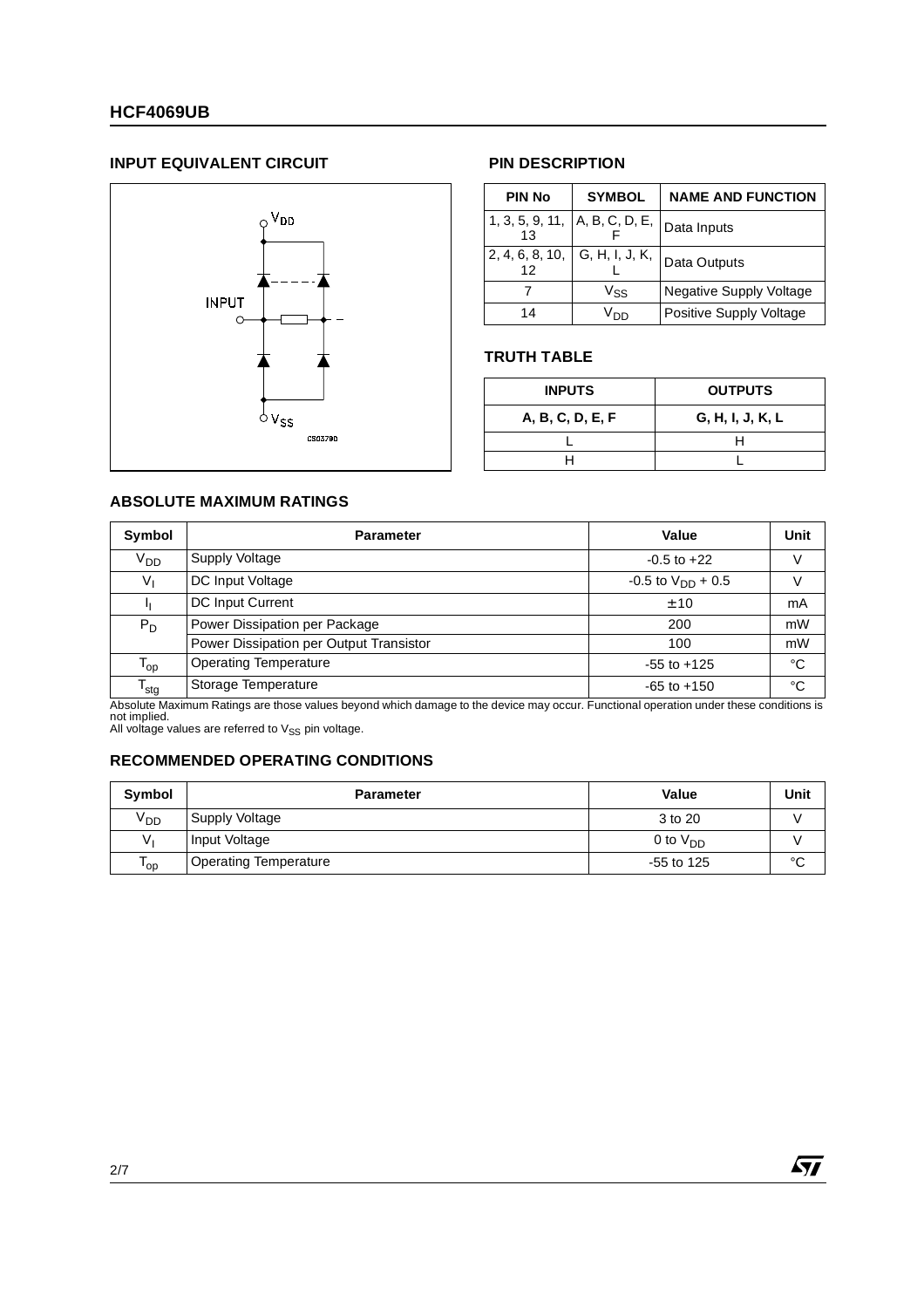#### **DC SPECIFICATIONS**

|                 |                          | <b>Test Condition</b> |             |                  | Value                 |                     |            |                |                |                |                |                |        |
|-----------------|--------------------------|-----------------------|-------------|------------------|-----------------------|---------------------|------------|----------------|----------------|----------------|----------------|----------------|--------|
| Symbol          | <b>Parameter</b>         | v,                    | $V_{\rm O}$ | $\mathsf{I}$ lol | <b>V<sub>DD</sub></b> | $T_A = 25^{\circ}C$ |            |                | -40 to 85°C    |                | -55 to 125°C   |                | Unit   |
|                 |                          | (V)                   | (V)         | $(\mu A)$        | (V)                   | Min.                | Typ.       | Max.           | Min.           | Max.           | Min.           | Max.           |        |
| I <sub>L</sub>  | Quiescent Current        | 0/5                   |             |                  | 5                     |                     | 0.01       | 0.25           |                | 7.5            |                | 7.5            |        |
|                 |                          | 0/10                  |             |                  | 10                    |                     | 0.01       | 0.5            |                | 15             |                | 15             |        |
|                 |                          | 0/15                  |             |                  | 15                    |                     | 0.01       | 1              |                | 30             |                | 30             | μA     |
|                 |                          | 0/20                  |             |                  | 20                    |                     | 0.02       | 5              |                | 150            |                | 150            |        |
| V <sub>OH</sub> | <b>High Level Output</b> | 0/5                   |             | $<$ 1            | 5                     | 4.95                |            |                | 4.95           |                | 4.95           |                |        |
|                 | Voltage                  | 0/10                  |             | $<$ 1            | 10                    | 9.95                |            |                | 9.95           |                | 9.95           |                | $\vee$ |
|                 |                          | 0/15                  |             | $<$ 1            | 15                    | 14.95               |            |                | 14.95          |                | 14.95          |                |        |
| $V_{OL}$        | Low Level Output         | 5/0                   |             | $<$ 1            | 5                     |                     | 0.05       |                |                | 0.05           |                | 0.05           |        |
|                 | Voltage                  | 10/0                  |             | $<$ 1            | 10                    |                     | 0.05       |                |                | 0.05           |                | 0.05           | $\vee$ |
|                 |                          | 15/0                  |             | $<$ 1            | 15                    |                     | 0.05       |                |                | 0.05           |                | 0.05           |        |
| $V_{\text{IH}}$ | High Level Input         |                       | 0.5/4.5     | $<$ 1            | 5                     | 4                   |            |                | $\overline{4}$ |                | $\overline{4}$ |                |        |
|                 | Voltage                  |                       | 1/9         | $<$ 1            | 10                    | 8                   |            |                | 8              |                | 8              |                | $\vee$ |
|                 |                          |                       | 1.5/13.5    | $<$ 1            | 15                    | 12.5                |            |                | 12.5           |                | 12.5           |                |        |
| $V_{IL}$        | Low Level Input          |                       | 4.5/0.5     | $<$ 1            | 5                     |                     |            | $\mathbf{1}$   |                | 1              |                | 1              |        |
|                 | Voltage                  |                       | 9/1         | $<$ 1            | 10                    |                     |            | $\overline{2}$ |                | $\overline{2}$ |                | $\overline{2}$ | $\vee$ |
|                 |                          |                       | 13.5/1.5    | $\leq$ 1         | 15                    |                     |            | 2.5            |                | 2.5            |                | 2.5            |        |
| $I_{OH}$        | <b>Output Drive</b>      | 0/5                   | 2.5         | $<$ 1            | 5                     | $-1.36$             | $-3.2$     |                | $-1.15$        |                | $-1.1$         |                |        |
|                 | Current                  | 0/5                   | 4.6         | $<$ 1            | 5                     | $-0.44$             | $-1$       |                | $-0.36$        |                | $-0.36$        |                | mA     |
|                 |                          | 0/10                  | 9.5         | $<$ 1            | 10                    | $-1.1$              | $-2.6$     |                | $-0.9$         |                | $-0.9$         |                |        |
|                 |                          | 0/15                  | 13.5        | $<$ 1            | 15                    | $-3.0$              | $-6.8$     |                | $-2.4$         |                | $-2.4$         |                |        |
| $I_{OL}$        | <b>Output Sink</b>       | 0/5                   | 0.4         | $<$ 1            | 5                     | 0.44                | 1          |                | 0.36           |                | 0.36           |                |        |
|                 | Current                  | 0/10                  | 0.5         | $<$ 1            | 10                    | 1.1                 | 2.6        |                | 0.9            |                | 0.9            |                | mA     |
|                 |                          | 0/15                  | 1.5         | $<$ 1            | 15                    | 3.0                 | 6.8        |                | 2.4            |                | 2.4            |                |        |
| Т,              | Input Leakage<br>Current | 0/18                  | Any Input   |                  | 18                    |                     | $±10^{-5}$ | ±0.1           |                | ±1             |                | ±1             | μA     |
| C <sub>1</sub>  | Input Capacitance        |                       | Any Input   |                  |                       |                     | 5          | 7.5            |                |                |                |                | pF     |

The Noise Margin for both "1" and "0" level is: 1V min. with  $V_{DD}$ =5V, 2V min. with V<sub>DD</sub>=10V, 2.5V min. with V<sub>DD</sub>=15V

#### **DYNAMIC ELECTRICAL CHARACTERISTICS** (T<sub>amb</sub> = 25°C, C<sub>L</sub> = 50pF, R<sub>L</sub> = 200KΩ, t<sub>r</sub> = t<sub>f</sub> = 20 ns)

|                                   | <b>Parameter</b>              | <b>Test Condition</b> |  |      | Value (*) |      |    |  |
|-----------------------------------|-------------------------------|-----------------------|--|------|-----------|------|----|--|
| Symbol                            |                               | $V_{DD} (V)$          |  | Min. | Typ.      | Max. |    |  |
| t <sub>PLH</sub> t <sub>PHL</sub> | Propagation Delay Time        | 5                     |  |      | 55        | 110  |    |  |
|                                   |                               | 10                    |  |      | 30        | 60   | ns |  |
|                                   |                               | 15                    |  |      | 25        | 50   |    |  |
| t <sub>TLH</sub> t <sub>THL</sub> | <b>Output Transition Time</b> | 5                     |  |      | 100       | 200  |    |  |
|                                   |                               | 10                    |  |      | 50        | 100  | ns |  |
|                                   |                               | 15                    |  |      | 40        | 80   |    |  |

(\*) Typical temperature coefficient for all  $V_{DD}$  value is 0.3 %/°C.

 $\sqrt{M}$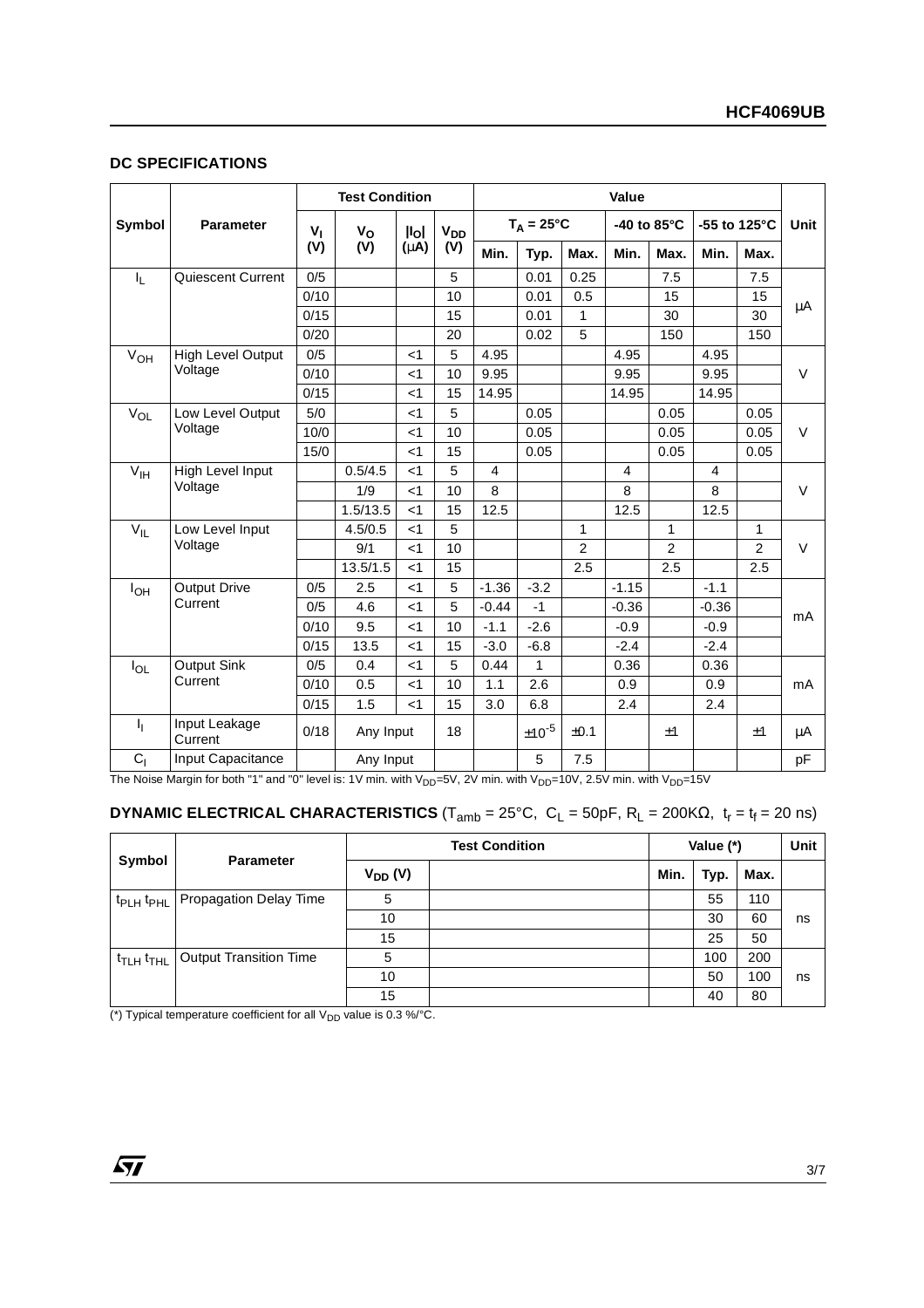#### **HCF4069UB**

#### **TEST CIRCUIT**



#### **WAVEFORM : PROPAGATION DELAY TIMES** (f=1MHz; 50% duty cycle)



 $\sqrt{M}$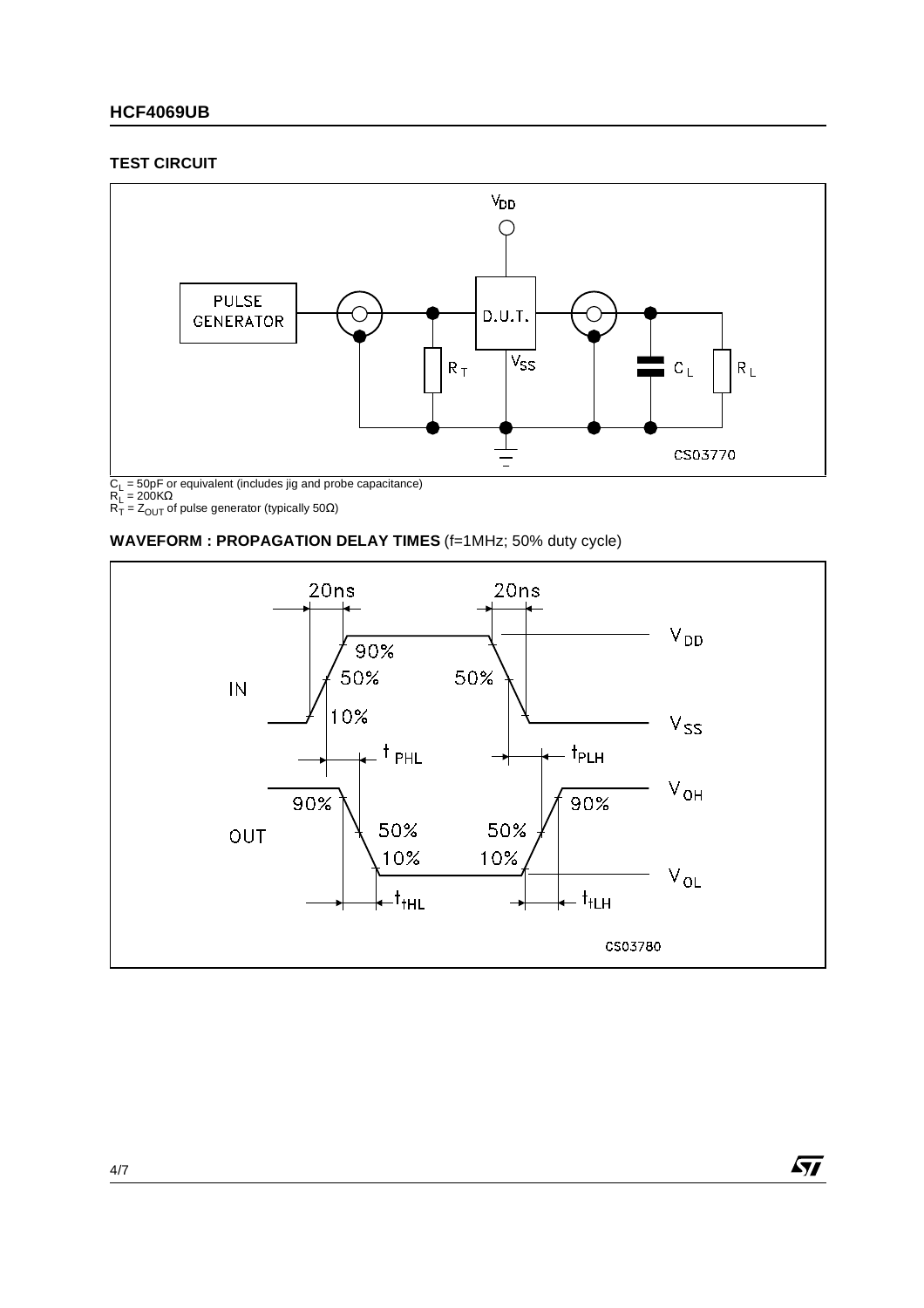|             |      | mm.        |      |       | inch  |       |  |  |  |
|-------------|------|------------|------|-------|-------|-------|--|--|--|
| DIM.        | MIN. | <b>TYP</b> | MAX. | MIN.  | TYP.  | MAX.  |  |  |  |
| a1          | 0.51 |            |      | 0.020 |       |       |  |  |  |
| $\sf B$     | 1.39 |            | 1.65 | 0.055 |       | 0.065 |  |  |  |
| $\sf b$     |      | $0.5\,$    |      |       | 0.020 |       |  |  |  |
| b1          |      | 0.25       |      |       | 0.010 |       |  |  |  |
| D           |      |            | 20   |       |       | 0.787 |  |  |  |
| $\mathsf E$ |      | 8.5        |      |       | 0.335 |       |  |  |  |
| ${\bf e}$   |      | 2.54       |      |       | 0.100 |       |  |  |  |
| e3          |      | 15.24      |      |       | 0.600 |       |  |  |  |
| F           |      |            | 7.1  |       |       | 0.280 |  |  |  |
| T           |      |            | 5.1  |       |       | 0.201 |  |  |  |
| L           |      | 3.3        |      |       | 0.130 |       |  |  |  |
| Ζ           | 1.27 |            | 2.54 | 0.050 |       | 0.100 |  |  |  |





5/7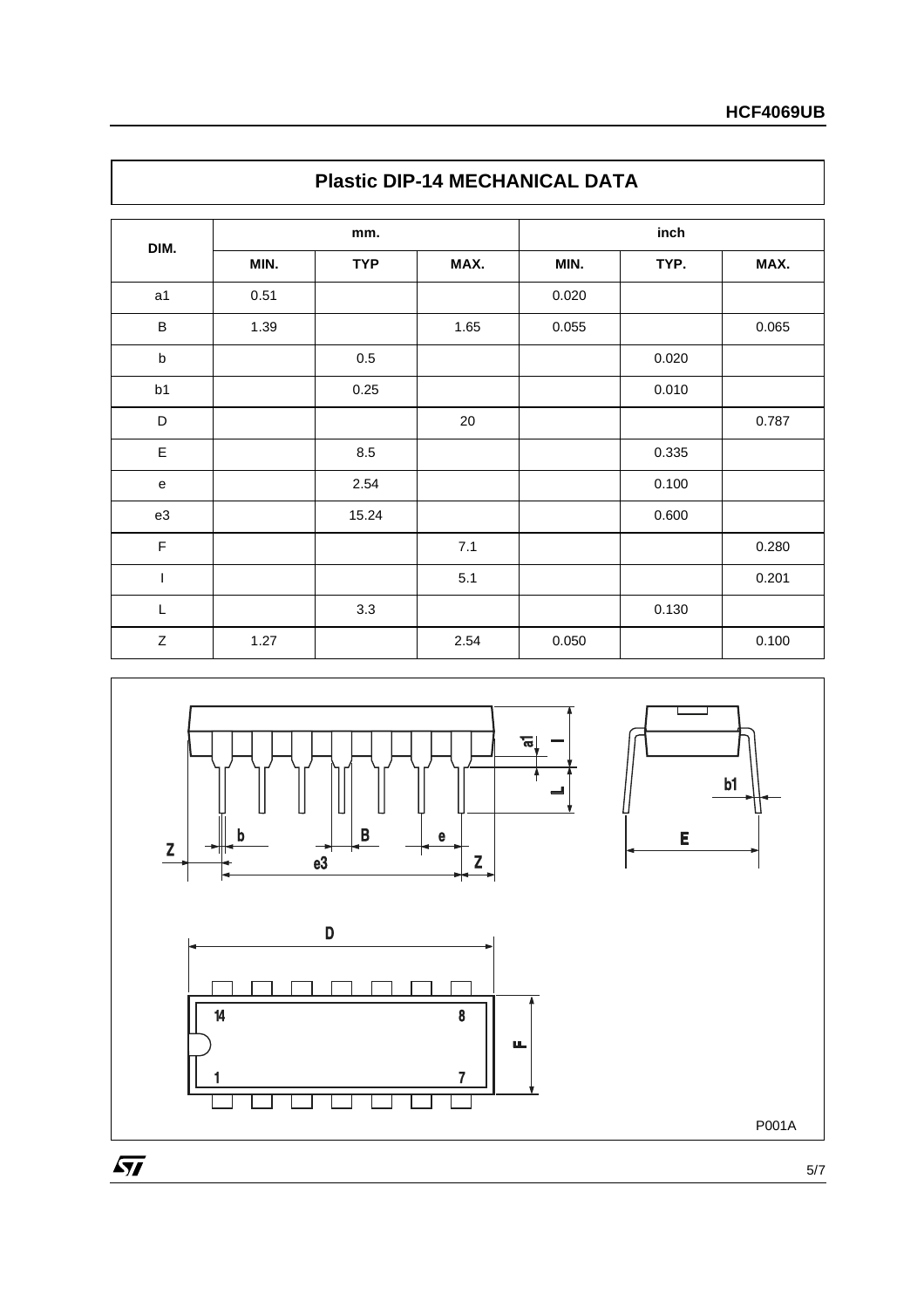#### **HCF4069UB**

 $\Gamma$ 

|                                            |                  |            | <b>SU-14 MEURANIUAL DATA</b> |            |       |       |  |  |  |
|--------------------------------------------|------------------|------------|------------------------------|------------|-------|-------|--|--|--|
| DIM.                                       |                  | mm.        |                              | inch       |       |       |  |  |  |
|                                            | MIN.             | <b>TYP</b> | MAX.                         | MIN.       | TYP.  | MAX.  |  |  |  |
| A                                          |                  |            | 1.75                         |            |       | 0.068 |  |  |  |
| a1                                         | 0.1              |            | 0.2                          | 0.003      |       | 0.007 |  |  |  |
| a2                                         |                  |            | 1.65                         |            |       | 0.064 |  |  |  |
| $\sf b$                                    | 0.35             |            | 0.46                         | 0.013      |       | 0.018 |  |  |  |
| b1                                         | 0.19             |            | 0.25                         | 0.007      |       | 0.010 |  |  |  |
| $\mathsf C$                                |                  | $0.5\,$    |                              |            | 0.019 |       |  |  |  |
| c1                                         |                  |            |                              | 45° (typ.) |       |       |  |  |  |
| D                                          | 8.55             |            | 8.75                         | 0.336      |       | 0.344 |  |  |  |
| Ε                                          | 5.8              |            | 6.2                          | 0.228      |       | 0.244 |  |  |  |
| $\mathsf{e}% _{0}\left( \mathsf{e}\right)$ |                  | 1.27       |                              |            | 0.050 |       |  |  |  |
| e3                                         |                  | 7.62       |                              |            | 0.300 |       |  |  |  |
| F                                          | 3.8              |            | 4.0                          | 0.149      |       | 0.157 |  |  |  |
| G                                          | 4.6              |            | 5.3                          | 0.181      |       | 0.208 |  |  |  |
| L                                          | $0.5\,$          |            | 1.27                         | 0.019      |       | 0.050 |  |  |  |
| M                                          |                  |            | 0.68                         |            |       | 0.026 |  |  |  |
| S                                          | $8^\circ$ (max.) |            |                              |            |       |       |  |  |  |



### **SO-14 MECHANICAL DATA**

6/7